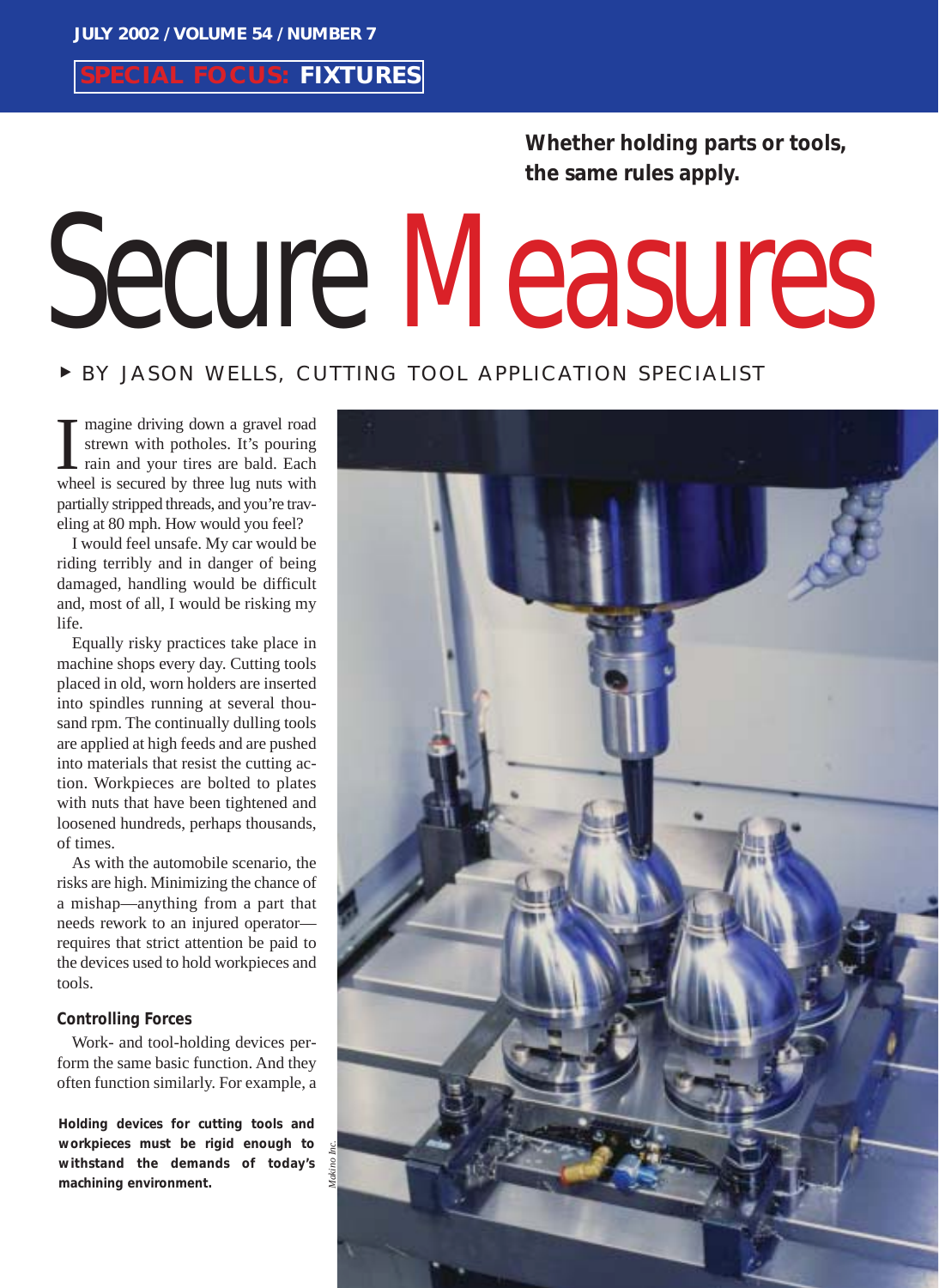setscrew toolholder is like a vise-type workholder. Collets secure both tools and parts, and a chuck can be used to hold a part or tool.

Hydraulic tool and work holders are good examples of devices that have the same positive effect on a machining operation. Both holders reduce vibration, permit machining speeds and feeds to be bumped up, lengthen tool life, exert precise control over the holding forces and bring a high degree of precision to an operation.

In use, tool and work holders are subject to the same forces. These include torque, thrust, a material's resistance to deformation, tool pressures, heat, vibration, material-removal stresses and friction. These forces play a key role in determining final part size, finish quality and tool life. They also influence the wear life of key machine tool components.

To help understand the effect these forces have on the machining of a part, consider a drill entering a 1"-dia. workpiece that extends several inches, unsupported, from a hand-tightened, 3 jaw chuck. First, a force is created because of the workpiece's natural resistance to being penetrated by the cutting tool. This resistance greatly increases torque and thrust pressures, causing heat and friction to increase. As the drill engages the part, vibration



**Holder rigidity problems often arise in deep-hole drilling. Hole tolerances are harder to achieve and tool life suffers.**

is exaggerated due to the long overhang of the workpiece. All the aforementioned forces contribute to the creation of irregular tool pressures.

Part quality would likely suffer under such conditions. The source of the problem, though, would not lie with the cutting tool, machine, material or coolant. Rather, it would be due to the forces that arise during machining being allowed to enter the cutting system through the holding devices. Inadequate holding systems greatly magnify the effects of machining forces.

### **Hold Steady**

If a holding device is performing in a substandard manner, it's usually due to lack of rigidity.

Poor rigidity tends to manifest itself in

# **Toolholder system significantly cuts drilling time**

Companies that make seemingly minor changes in the way they hold parts<br>or tools sometimes reap huge productivity benefits. That proved to be the case for a manufacturer of motor frames. Below are the application parameters and results of switching to a new holding system for drilling 1015 steel.

**Operation:** Drilling 0.3460" holes in 1015 carbon steel with a TiN-coated carbide drill run on a Toyoda FH55 HMC machine.

**Problem:** Company was applying a major manufacturer's CAT 50 toolholders and collets. Due to lack of rigidity, excessive runout in the holding system limited speed and feed rates. It also shortened tool life and raised the total machining cost.

**Solution:** Switched to CAT 50 holders and ER32 collet systems from Rego-Fix Tool Corp.

**Benefits:** Drilling now is done at speeds up to four times faster than with the previous holders. In addition, the company has boosted the feed rate nearly 500 percent and reduced cutting time per hole from 11.08 seconds to 2.10 seconds. Lastly, the number of holes drilled per tool has risen from 450 to 3,000.

—J. Wells

milling as chatter marks on the surface of a sidewall. When drilling deep holes, problems often arise because of excessive tool overhang. The result is hole tolerances are more difficult to achieve because of runout, vibration or chip packing. Wear life decreases, a result of chipping and fracturing caused by the additional forces being placed on long, unsupported flutes. Plus, it's not uncommon for machinists to ruin parts because the drill wanders or breaks.

Adopting common-sense machining and maintenance practices can solve most problems related to tool and work holders. Here are a few rules of thumb to help optimize holder performance:

■ To maximize rigidity, set the tool as close to the spindle as possible. Similarly, affix the workpiece as near the machine bed as you can.

■ If the mechanical components of your holder—screws, clamps, collets, etc.—are worn, dirty and/or damaged, replace or repair them. Components in poor condition may, among other things, cause the part or tool to withdraw from the holder.

■ Maximize the contact area between the holding device and the tool or workpiece. You wouldn't, for example, want to insert a tool with a setscrew flat into a collet-style holder.

■ Insert as much of a fluted tool's shank into the holder as possible without touching the flutes.

Apply sound holding practices uniformly. Toolholders and workholders play equally important roles in the production of good parts. It wouldn't make sense to secure a part with a topquality fixture while placing the tool in a beat-up, old toolholder. This would negatively affect the holding system, leading to problems such as those caused by inadequate rigidity. That, in turn, would degrade the entire machining process.

### **Seek Expert Advice**

End users who have developed a good overall holding strategy have been able to increase speeds and feeds by 20 percent or more while extending tool life by 30 percent or more. Such productivity-enhancing measures directly impact a company's bottom line.